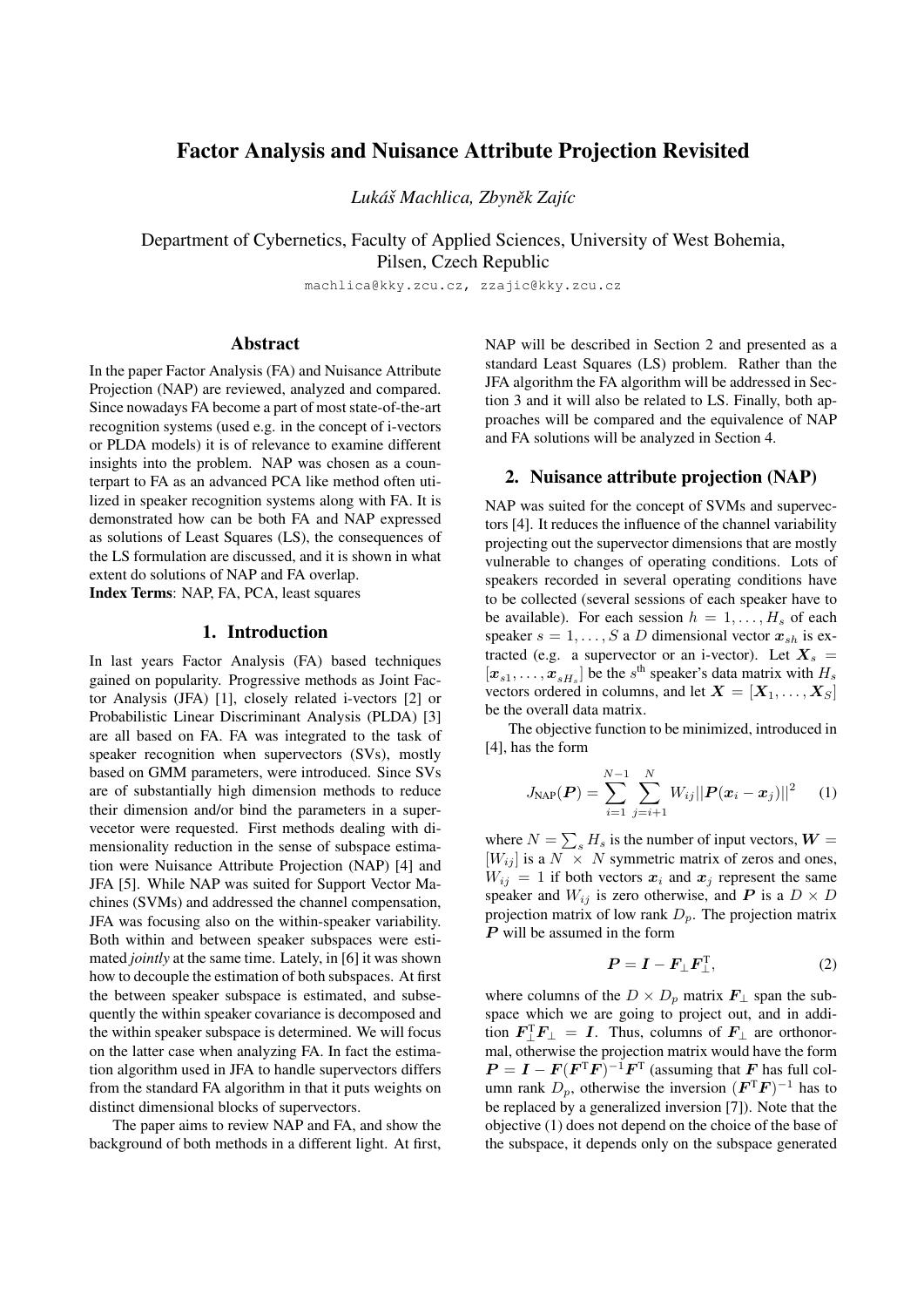by this base. Hence the orthonormal restriction does not violate the generality of the solution of (1).

Equation (1) can be rewritten as

$$
\sum_{i=1}^{N-1} \sum_{j=i+1}^{N} W_{ij} ||P(x_i - x_j)||^2 =
$$
\n
$$
= \sum_{s=1}^{S} \sum_{i=1}^{N_s-1} \sum_{j=i+1}^{N_s} e_{ij}^{\mathrm{T}} \mathbf{X}_s^{\mathrm{T}} \mathbf{P} \mathbf{X}_s e_{ij}
$$
\n
$$
= \sum_{s=1}^{S} \text{tr}(\mathbf{P} \mathbf{X}_s (\sum_{i,j} e_{ij} e_{ij}^{\mathrm{T}}) \mathbf{X}_s^{\mathrm{T}})
$$
\n
$$
= \text{tr}(\mathbf{P} \sum_{s=1}^{S} H_s \mathbf{X}_s \mathbf{J}_s \mathbf{X}_s^{\mathrm{T}}) = \text{tr}(\mathbf{P} \mathbf{X} \mathbf{J} \mathbf{X}^{\mathrm{T}}), \quad (3)
$$

where properties  $P^2 = P$ ,  $P = P^T$  of the projection matrix (2) were used,  $e_{ij}$  is a zero vector with +1 in it's  $i^{\text{th}}$  entry and -1 in it's  $j^{\text{th}}$  entry ( $\boldsymbol{X_s}\boldsymbol{e}_{ij} = \boldsymbol{x}_{si} - \boldsymbol{x}_{sj}$ ), and  $\boldsymbol{J_s} = \sum_{i,j} \boldsymbol{e_{ij}} \boldsymbol{e_{ij}^\text{T}} = \boldsymbol{I_{H_s}} - 1/H_s \boldsymbol{11^\text{T}}, \boldsymbol{I_{H_s}} \text{ is } H_s \times H_s$ identity matrix,  $1$  is a vector of ones, and  $J$  is a block diagonal matrix composed of blocks  $H_1J_1, \ldots, H_SJ_S$ . Realizing that  $\boldsymbol{X_sJ_s}\boldsymbol{\dot{X}}_s^\text{T} = \sum_{h=1}^{H_s}(\boldsymbol{x}_{sh}-\bar{\boldsymbol{x}}_s)(\boldsymbol{x}_{sh}-\bar{\boldsymbol{x}}_s)^\text{T},$  $\bar{x}_s = \sum_{h=1}^{H_s} x_{sh}$  is the covariance matrix of vectors in  $X_s$ , the matrix  $C_W = XJX^T$  is in fact the weighted sum of within covariances of each set  $X_s$  weighted according to the number of vectors it contains. Thus, the objective function (1) takes the form

$$
J_{\text{NAP}}(\boldsymbol{F}) = \text{tr}(\boldsymbol{P}\boldsymbol{C}_{\text{W}}) = \text{tr}(\boldsymbol{C}_{\text{W}}) - \text{tr}(\boldsymbol{C}_{\boldsymbol{F}}), \qquad (4)
$$

where  $C_F = F_{\perp}^{\mathrm{T}} C_{\mathrm{W}} F_{\perp}$  is the within covariance after projecting each  $x_{ij}$  onto the column-space of  $F_{\perp}$ . The criterion (4) is minimized when columns of  $\mathbf{F}_{\perp}$  are eigenvectors of  $C_W$  corresponding to highest eigenvalues – the highest within variance (most vulnerable to changes) is projected out.

#### 2.1. NAP and least squares

To simplify following formulas let us assume that  $H =$  $H_1 = \ldots = H_S$  and that the mean value  $\bar{x}_s$  was already subtracted from each vector in  $X_s$ ,  $s = 1, \ldots, S$ . Now

$$
1/H J_{\text{NAP}} = \text{tr}\left(\boldsymbol{P}\boldsymbol{C}_{W}\right) = \text{tr}\left((\boldsymbol{I} - \boldsymbol{F}_{\perp}\boldsymbol{F}_{\perp}^{T})\sum_{i=1}^{N}\boldsymbol{x}_{i}\boldsymbol{x}_{i}^{T}\right)
$$

$$
= \sum_{i} \text{tr}\left(\boldsymbol{x}_{i}^{T}(\boldsymbol{I} - \boldsymbol{F}_{\perp}\boldsymbol{F}_{\perp}^{T})\boldsymbol{x}_{i}\right)
$$

$$
= \sum_{i} ||(\boldsymbol{I} - \boldsymbol{F}_{\perp}\boldsymbol{F}_{\perp}^{T})\boldsymbol{x}_{i}||^{2} = \sum_{i} ||\boldsymbol{x}_{i} - \boldsymbol{F}_{\perp}\boldsymbol{F}_{\perp}^{T}\boldsymbol{x}_{i}||^{2}
$$

$$
= \sum_{i} ||\boldsymbol{x}_{i} - \boldsymbol{F}_{\perp}\boldsymbol{z}_{i}||^{2}, \text{ and } \boldsymbol{z}_{i} = \boldsymbol{F}_{\perp}^{T}\boldsymbol{x}_{i}, \tag{5}
$$

hence  $\mathbf{F}_{\perp} z_i$  is an orthogonal projection of  $x_i$  onto the column space of  $F_{\perp}$ . Thus,  $J_{NAP}$  can be solved also iteratively, an actual estimate of  $\mathbf{F}_{\perp}$  is used to get projections  $z_i$  and subsequently a Least Squares (LS) problem is solved to get a new estimate of matrix  $\mathbf{F}_{\perp}$ . The iterative procedure does not guarantee the orthogonality of columns of  $\mathbf{F}_{\perp}$ , but we can use e.g. QR decomposition after each iteration to make columns of  $\mathbf{F}_{\perp}$  orthogonal and to increase the robustness of the LS estimation algorithm.

#### 3. Factor analysis (FA)

FA is a latent linear Gaussian model of the form [8]

$$
v_i = F y_i + \epsilon_i, \tag{6}
$$

where  $V = [v_1, \dots, v_N]$  is a matrix of input vectors of dimension D which were normalized to zero mean beforehand. In FA an assumption is made that each  $v_i$  may be explained by some lower  $D_y$  dimensional latent representation  $y_i$  ( $D_y < D$ ), which lies in a subspace spanned by columns of F. The  $D \times D_y$  matrix F is also called the *factor loading matrix*, entries of  $y_i$  are denoted as *factors*, and  $\epsilon_i$  is some residual noise following Gaussian distribution  $\mathcal{N}(\mathbf{0}, \Sigma)$  with zero mean and diagonal covariance Σ. Since both  $F$ ,  $y_i$  are unknown also the distribution for  $y_i$  has to be specified – it is given as a standard Gaussian distribution  $\mathcal{N}(\mathbf{0}, \mathbf{I})$ . Hence, it is obvious that both

$$
p(\boldsymbol{v}_i) \sim \mathcal{N}(\boldsymbol{0}, \boldsymbol{F}\boldsymbol{F}^{\mathrm{T}} + \boldsymbol{\Sigma})
$$
 (7)

and  $p(\boldsymbol{v}_i|\boldsymbol{y}_i) \sim \mathcal{N}(\boldsymbol{F}\boldsymbol{y}_i,\boldsymbol{\Sigma})$  follow Gaussian distibution.

The model is found utilizing Expectation Maximization (EM) algorithm in order to maximize (7). In the Estep mean and covariance of each latent variable  $y_i$  given  $v_i$  are evaluated using old values of  $F, \Sigma$ :

$$
\Psi = (F^{\mathrm{T}}\Sigma^{-1}F + I)^{-1},\tag{8}
$$

$$
E[\mathbf{y}_i] = \mathbf{\Psi} \mathbf{F}^{\mathrm{T}} \mathbf{\Sigma}^{-1} \mathbf{v}_i, \tag{9}
$$

 $p(\bm{y}_i|\bm{v}_i) \sim \mathcal{N}(\text{E}[\bm{y}_i],\bm{\Psi})$ , and subsequently  $\bm{F}$  and  $\bm{\Sigma}$  are updated in the M-step:

$$
\boldsymbol{F} = \left(\sum_{i=1}^N \boldsymbol{v}_i \mathrm{E}[\boldsymbol{y}_i^{\mathrm{T}}]\right) \left(\sum_{i=1}^N \mathrm{E}[\boldsymbol{y}_i \boldsymbol{y}_i^{\mathrm{T}}]\right)^{-1},\qquad(10)
$$

$$
\Sigma = \boldsymbol{F} \boldsymbol{\Psi} \boldsymbol{F}^{\mathrm{T}} + \frac{1}{N} \sum_{i=1}^{N} (\boldsymbol{v}_i - \hat{\boldsymbol{v}}_i) (\boldsymbol{v}_i - \hat{\boldsymbol{v}}_i)^{\mathrm{T}}, \qquad (11)
$$

where  $\hat{v}_i = F \mathbf{E}[\mathbf{y}_i] \approx F \mathbf{y}_i$  is the reconstructed vector  $v_i$ , and  $E[y_i]$  is in fact the MAP estimate of  $y_i$ . Note that  $E[\boldsymbol{y}_i \boldsymbol{y}_i^{\text{T}}]$  showing up in (10) is obtained realizing that  $\Psi = \mathbb{E}[\mathbf{y}_i \mathbf{y}_i^{\mathrm{T}}] - \mathbb{E}[\mathbf{y}_i] \mathbb{E}[\mathbf{y}_i^{\mathrm{T}}]$ . From (11) it is easy to see that the noise variance captures the residual variance and in addition it grows also in regions where the covariance of latent variables given observed  $v_i$  is high.

An interesting property is that if the noise covariance  $\Sigma$  is fixed (e.g. it is derived a-priori, and it is not updated in each iteration), the FA training algorithm described in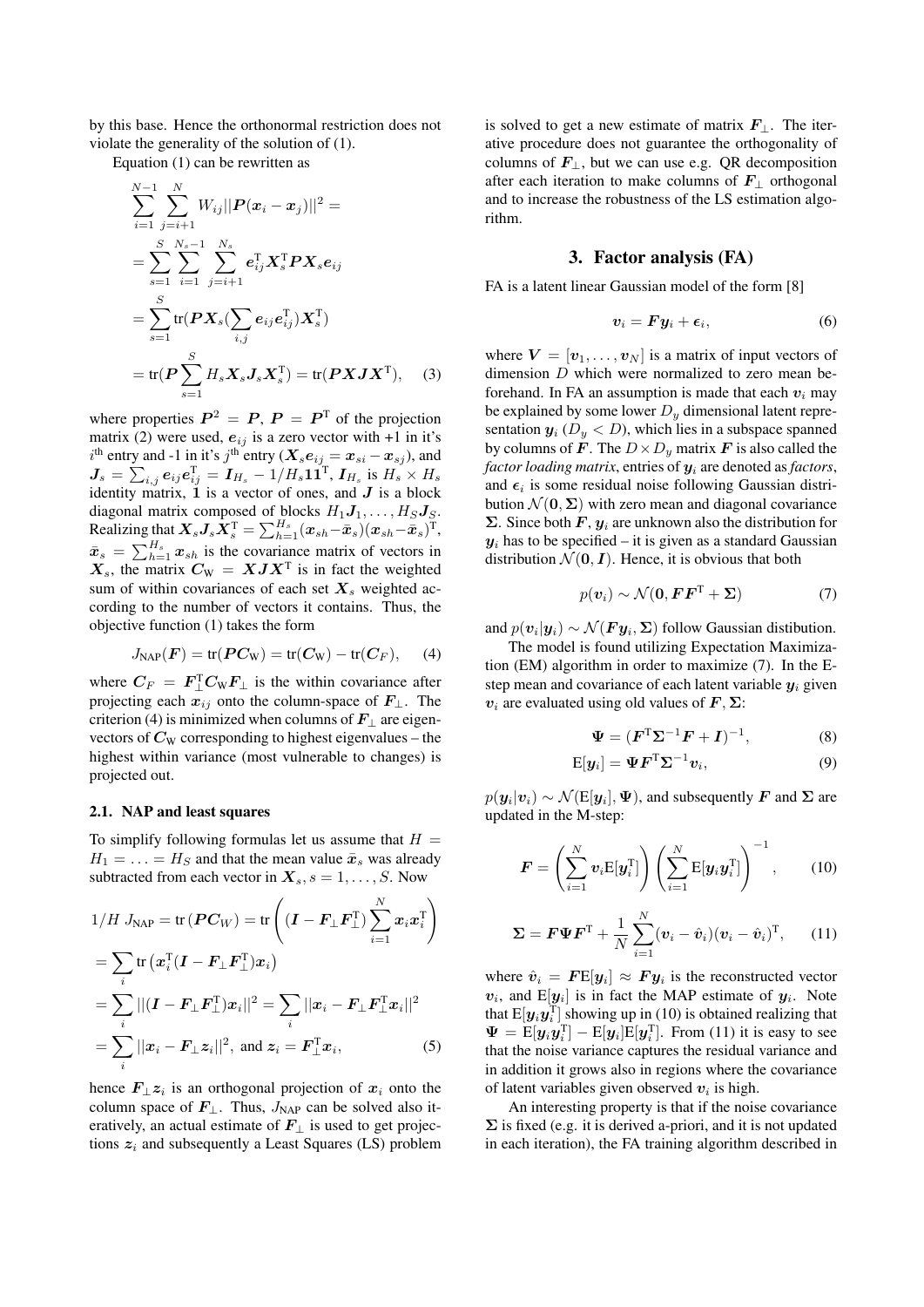this section leads to the same result as the FA training utilizing the dataset  $\tilde{\bm{V}} = [\Sigma^{-1/2} \bm{v}_1, \dots, \Sigma^{-1/2} \bm{v}_N]$  with

$$
\tilde{\mathbf{\Psi}} = (\tilde{\mathbf{F}}^{\mathrm{T}} \tilde{\mathbf{F}} + \mathbf{I})^{-1}, \ \mathbf{E}[\tilde{\mathbf{y}}_i] = \tilde{\mathbf{\Psi}} \tilde{\mathbf{F}}^{\mathrm{T}} \tilde{\mathbf{v}}_i, \qquad (12)
$$

yielding (up to some arbitrary rotation matrix  $R$  due to Gaussionality assumptions)  $\boldsymbol{F} \boldsymbol{R} = \boldsymbol{\Sigma}^{1/2} \tilde{\boldsymbol{F}}, \ \tilde{\boldsymbol{\Psi}} =$  $\mathbf{R}^{\mathrm{T}}\mathbf{\Psi}\mathbf{R}$ , and  $\tilde{\mathrm{E}}[\mathbf{y}_i] = \mathbf{R}^{\mathrm{T}}\mathrm{E}[\mathbf{y}_i]$ . It is easy to see that

$$
\Sigma^{-1/2} v_i = \tilde{v}_i = \tilde{F} \mathbb{E}[\tilde{y}_i] =
$$
  
= 
$$
\Sigma^{-1/2} F R R^{\mathrm{T}} \Psi R R^{\mathrm{T}} \mathbb{E}[y_i] = \Sigma^{-1/2} F \mathbb{E}[y_i]. \quad (13)
$$

Such an observation may bring some additional computational savings when implementing a FA system. The input dataset is normalized beforehand so that all the multiplications with  $\Sigma^{-1}$  in the FA update formulas will vanish.

#### 3.1. FA and least squares

It is straightforward to show that minimizing the objective function

$$
J_{\text{FA}}(\boldsymbol{F}) = \frac{1}{2} \sum_{i=1}^{N} ||\boldsymbol{v}_i - \boldsymbol{F} \mathbf{E}[\boldsymbol{y}_i]||^2 + \frac{N}{2} \text{tr}(\boldsymbol{F} \boldsymbol{\Psi} \boldsymbol{F}^{\text{T}}), \quad (14)
$$

having  $\text{E}[\bm{y}_i]$  and  $\Psi$  fixed leads to the update formula identical to (10). The formulation is known as the problem of regularized LS [9] and it brings a new insight into the concept of FA. The iterative estimation of  $\bf{F}$  consists of two steps. At first actual  $\boldsymbol{F}$  is used to get the mean and the covariance of latent variables  $y_i$  given  $v_i$ , and subsequently new  $\boldsymbol{F}$  is found solving the problem of regularized LS (14). Note that the noise covariance  $\Sigma$  appears only when evaluating  $E[y_i]$  and  $\Psi$ , thus it alters only the latent variables. Since (14) has to be minimized the second term in (14) – the *regularization term* – is used to push the directions in  $F$ , in which the covariance of latent variables is high, toward zero. Thus, the rank of the matrix  $\boldsymbol{F}$  can *decrease* below  $D_{\boldsymbol{y}}$  (assuming that the rank of the sample covariance matrix is at least  $D_u$ ).

## 4. FA and NAP

In previous sections it was shown how both NAP and FA may be solved in terms of Least Squares (LS). Now we are going to look on similarities and differences between both approaches.

We will come out of conclusions made in [9], where it was shown that generative model (6) with isotropic noise covariance  $\Sigma = \sigma^2 I$ , which maximizes the likelihood (7) of input data, is given by the eigenvalue decomposition of the data covariance matrix. However we will use different approach enabling more insight into the problematic. Focusing on isotropic noise covariance formulas (8) and (9) change to

$$
\Psi = \sigma^2 (\boldsymbol{F}^{\mathrm{T}} \boldsymbol{F} + \sigma^2 \boldsymbol{I})^{-1},
$$
  
\n
$$
E[\boldsymbol{y}_i] = (\boldsymbol{F}^{\mathrm{T}} \boldsymbol{F} + \sigma^2 \boldsymbol{I})^{-1} \boldsymbol{F}^{\mathrm{T}} \boldsymbol{v}_i.
$$
 (15)

Let us make a small diversion and let us adjust the form of (14) utilizing the isotropic noise covariance. Let us decompose  $\boldsymbol{F}^{\mathrm{T}}\boldsymbol{F} = \boldsymbol{Q}^{\mathrm{T}}\boldsymbol{D}\boldsymbol{Q}$  by SVD decomposition so that  $Q^T Q = Q Q^T = I$ , and since  $F^T F$  is positive semi-definite  $\mathbf{D} = [d_{ii}]$  is a diagonal matrix with  $d_{ii} \geq 0$ . For  $\boldsymbol{F}_{\perp} = \boldsymbol{F} \boldsymbol{Q}^{\mathrm{T}} \boldsymbol{D}^{-1/2}$  we get  $\boldsymbol{F}_{\perp}^{\mathrm{T}} \boldsymbol{F}_{\perp} = \boldsymbol{I}$  (columns of  $F_{\perp}$  are orthonormal). For future use let

$$
\boldsymbol{K}_1 = \left[\frac{d_{ii}^2 + 2d_{ii}\sigma^2}{(d_{ii} + \sigma^2)^2}\right], \ \boldsymbol{K}_2 = \left[\frac{d_{ii}\sigma^2}{d_{ii} + \sigma^2}\right] \qquad (16)
$$

be diagonal positive semi-definite  $D_y \times D_y$  matrices. At first, let us focus on the second term in (14). Substituting for  $\Psi$  we get

$$
tr(\boldsymbol{F}\boldsymbol{\Psi}\boldsymbol{F}^{\mathrm{T}}) = tr(\sigma^2(\boldsymbol{Q}^{\mathrm{T}}\boldsymbol{D}\boldsymbol{Q} + \sigma^2\boldsymbol{I})^{-1}\boldsymbol{Q}^{\mathrm{T}}\boldsymbol{D}\boldsymbol{Q})
$$
  
= 
$$
tr(\sigma^2(\boldsymbol{D} + \sigma^2\boldsymbol{I})^{-1}\boldsymbol{D}) = tr(\boldsymbol{K}_2). \quad (17)
$$

Thus, the term  $tr(\mathbf{F}\Psi \mathbf{F}^T)$  influences only the *scaling* of directions in the latent space. Before the rearrangement of the first term in (14) note that

$$
(\boldsymbol{I} - \boldsymbol{F}(\boldsymbol{F}^{\mathrm{T}}\boldsymbol{F} + \sigma^2\boldsymbol{I})^{-1}\boldsymbol{F}^{\mathrm{T}})^2 = \boldsymbol{I} - \boldsymbol{F}_{\perp}\boldsymbol{K}_1\boldsymbol{F}_{\perp}^{\mathrm{T}}.
$$
 (18)

Back to the first term in (14), substituting for  $E[y_i]$ :

$$
\sum_{i} ||v_i - FE[y_i]||^2 =
$$
\n
$$
= \sum_{i} tr (v_i (I - F(F^T F + \sigma^2 I)^{-1} F^T)^2 v_i^T)
$$
\n
$$
= tr(\sum_{i} v_i v_i^T) - tr(K_1 \sum_{i} F_{\perp}^T v_i v_i^T F_{\perp})
$$
\n
$$
= Ntr(C_V) - Ntr(K_1 C_F), \qquad (19)
$$

where  $C_V = 1/N \sum_i v_i v_i^{\text{T}}$ ,  $C_F = F_{\perp}^{\text{T}} C_V F_{\perp}$  is the covariance of the projected dataset  $V$ . And finally, combining both we get

$$
\frac{2}{N} J_{FA}(\boldsymbol{F}_{\perp}, \boldsymbol{D}) = \text{tr}(\boldsymbol{C}_V) - \text{tr}(\boldsymbol{K}_1 \boldsymbol{C}_F - \boldsymbol{K}_2). \quad (20)
$$

Note that  $K_1$  and  $K_2$  depend on the diagonal matrix D, and  $C_F$  depends on  $F_{\perp}$ . Examining (20), Figure 1 and Figure 2 we can make conclusions on the role of  $K_1$ and  $K_2$ . At first, note that the diagonal elements of  $K_1$ are lower and upper bounded by 0 and 1, respectively, whereas diagonal elements of  $K_2$  are only lower bounded by 0 (recall that  $d_{ii} \ge 0$ ,  $\sigma^2 \ge 0$ ). If  $\sigma^2 \gg d_{ii}$  than the corresponding directions do not contribute to minimize  $J_{FA}$ , and the task of  $K_2$  is to completely eliminate these directions.

Since  $K_1$ ,  $K_2$  perform only scaling of directions, in order to minimize (20) at first  $tr(C_F)$  has to be maximized. This is done when columns of  $\mathbf{F}_{\perp}$  are formed by eigenvectors of  $C_V$  corresponding to highest eigenvalues, see Section 2. A useful side effect is that  $C_F$ becomes diagonal with  $D_y$  highest eigenvalues  $\lambda_i$  of